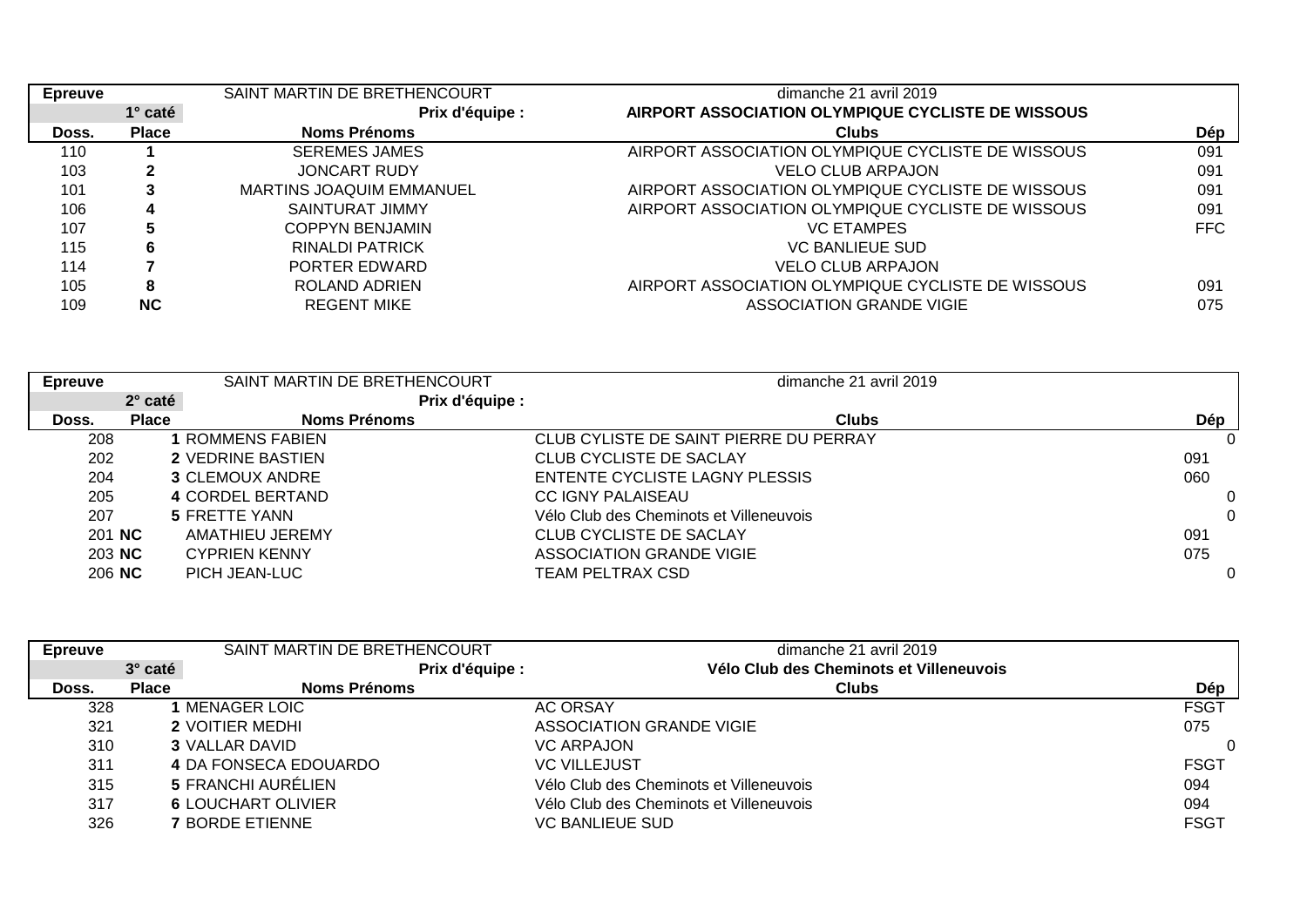| 304    | 8 FONT LAPALISSE THIERRY      | CLUB CYCLISTE DE SAINT PIERRE DU PERRAY | 091        |
|--------|-------------------------------|-----------------------------------------|------------|
| 302    | <b>9 DE GRAMMONT BAPTISTE</b> | AVENIR CYCLISTE DE LARDY                | 091        |
| 320    | <b>10 TREGUIER JEAN LOUIS</b> | CMOM TEAM CYCLISTE MORANGIS             | $\Omega$   |
| 318    | <b>11 PRUNIER DAVID</b>       | CMOM TEAM CYCLISTE MORANGIS             | 091        |
| 307    | <b>12 MURIA FREDERIC</b>      | INFOSPORT - LOIRET                      | 045        |
| 308    | <b>13 PECHEUX RICHARD</b>     | CMOM TEAM CYCLISTE MORANGIS             | 091        |
| 322    | <b>14 MARIE ALEXANDRE</b>     | CMOM TEAM CYCLISTE MORANGIS             | 091        |
| 314    | <b>15 BOUVARD FREDERIC</b>    | Vélo Club des Cheminots et Villeneuvois | 094        |
| 303 NC | <b>DJEBBARI AURELIEN</b>      | CLUB CYCLISTE DE SAINT PIERRE DU PERRAY | 091        |
| 305 NC | <b>GAULT</b>                  | TEAM PELTRAX CSD                        | <b>FFC</b> |
| 313 NC | <b>ZONZON THIERRY</b>         | TROPIKANA                               | <b>FFC</b> |
| 316 NC | <b>GRILLON DORIAN</b>         | AVENIR CYCLISTE DE LARDY                | 091        |
| 319 NC | <b>DUBOIS ERIC</b>            | CMOM TEAM CYCLISTE MORANGIS             | 091        |
| 323 NC | <b>CHELAME JUDES</b>          | TROPIKANA                               | <b>FFC</b> |
| 327 NC | <b>PRIMOT FRANCOIS</b>        |                                         | 0<br>0     |

| <b>Epreuve</b> |              | SAINT MARTIN DE BRETHENCOURT  | dimanche 21 avril 2019                            |          |
|----------------|--------------|-------------------------------|---------------------------------------------------|----------|
|                | 4° caté      | Prix d'équipe :               | <b>CLUB CYCLISTE MENNECY VILLEROY</b>             |          |
| Doss.          | <b>Place</b> | <b>Noms Prénoms</b>           | <b>Clubs</b>                                      | Dép      |
| 410            |              | LIBRE DAVID                   | PEDALE COMBS-LA-VILLAISE                          | 077      |
| 405            |              | <b>2 BRUNOT GILLES</b>        | <b>CLUB SPORTIF BONNEVILLOIS</b>                  | 027      |
| 413            |              | <b>3 TRIDON JEAN-LUC</b>      | <b>RED STAR CLUB DE CHAMPIGNY</b>                 | 094      |
| 409            |              | <b>4 FEVRIER DOMINIQUE</b>    | <b>CLUB CYCLISTE MENNECY VILLEROY</b>             | 091      |
| 429            |              | <b>5 CORDEBAR GERARD</b>      | <b>AVENIR CYCLISTE D'ORSAY</b>                    | 091      |
| 401            |              | <b>6 RAMOS ERIC</b>           | <b>CMOM TEAM CYCLISTE MORANGIS</b>                | 0        |
| 411            |              | <b>7 RAGACHE DIDIER</b>       | ENTENTE SPORTIVE MAINTENON-PIERRES CYCLI          | 028      |
| 426            |              | <b>8 RENAUD DOMINIQUE</b>     | AIRPORT ASSOCIATION OLYMPIQUE CYCLISTE DE WISSOUS | 091      |
| 425            |              | 9 BERNABEI ROLAND             | AIRPORT ASSOCIATION OLYMPIQUE CYCLISTE DE WISSOUS | 091      |
| 408            |              | <b>10 DOISNEAU PASCAL</b>     | <b>CLUB CYCLISTE MENNECY VILLEROY</b>             | 091      |
| 420            |              | <b>11 MALON DOMINIQUE</b>     | ASS. CYCLOTOURISTE VOVEENNE                       | 028      |
| 430            |              | <b>12 LAMBOTTE JEROME</b>     | CMOM TEAM CYCLISTE MORANGIS                       | 0        |
| 402            |              | <b>13 DONNAT BART CAMILLE</b> | CMOM TEAM CYCLISTE MORANGIS                       | 0        |
| 415            |              | <b>14 VASSANT ROBERT</b>      | AIRPORT ASSOCIATION OLYMPIQUE CYCLISTE DE WISSOUS | $\Omega$ |
| 407            |              | <b>15 DEFRESNES DIDIER</b>    | <b>CLUB CYCLISTE MENNECY VILLEROY</b>             | 091      |
| 424            |              | <b>16 BAZOIN YANNICK</b>      | AIRPORT ASSOCIATION OLYMPIQUE CYCLISTE DE WISSOUS | 091      |
| 423            |              | <b>17 SIMEON MARCEL</b>       | ENTENTE CYCLISTE LAGNY PLESSIS                    | 060      |
| 427            |              | <b>18 HERVO CLAUDE</b>        | <b>AVENIR CYCLISTE D'ORSAY</b>                    | 091      |